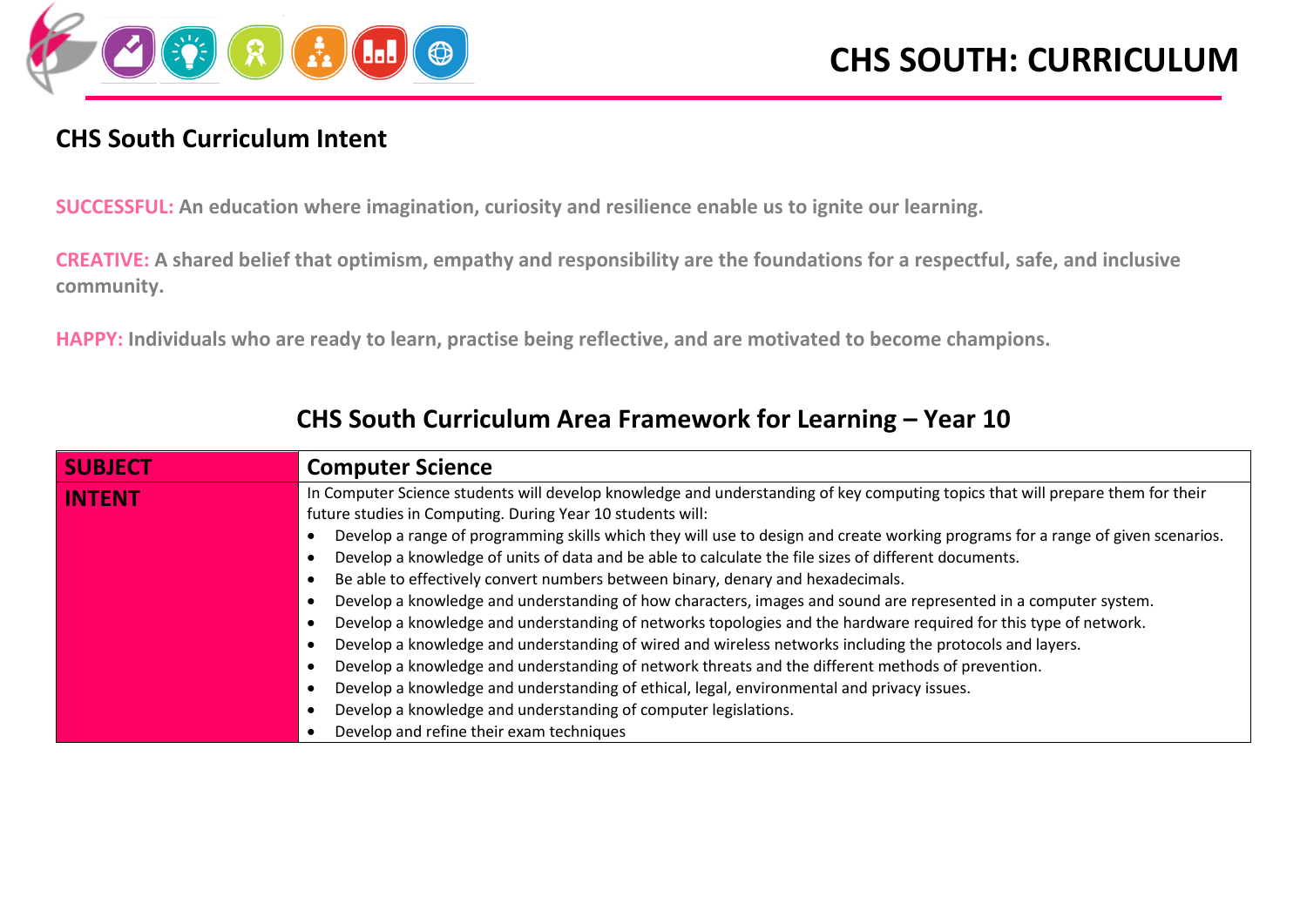

| <b>Year Group</b>                     | 10                                                                                                                                                                                                                                                                                                                                                                                                                                                                                                                                                                                                                                                                                                                                                                                                                      |                                                                                                                                            |                                                                      |                                                                      |                                                                                                                                  |                                                                                                                                                                                         |  |
|---------------------------------------|-------------------------------------------------------------------------------------------------------------------------------------------------------------------------------------------------------------------------------------------------------------------------------------------------------------------------------------------------------------------------------------------------------------------------------------------------------------------------------------------------------------------------------------------------------------------------------------------------------------------------------------------------------------------------------------------------------------------------------------------------------------------------------------------------------------------------|--------------------------------------------------------------------------------------------------------------------------------------------|----------------------------------------------------------------------|----------------------------------------------------------------------|----------------------------------------------------------------------------------------------------------------------------------|-----------------------------------------------------------------------------------------------------------------------------------------------------------------------------------------|--|
| <b>Rationale/</b><br><b>Narrative</b> | In Year 9 students focused on and developed knowledge of Computer Systems (component 1) focusing on systems architecture, memory and<br>storage, networks, and system software. A significant part of the GCSE course requires students to be able to design and create programs using<br>high level programming language (component 2). Students will start year 10 by focusing on developing their programming skills and be able to<br>effectively design programs for a given scenario. In the spring term students will study elements of component 1 to ensure that students are<br>developing a broad knowledge of the topics. In the summer term students will return to programming skills and continue to develop their skills to<br>be able to write in high level programming language for given scenarios. |                                                                                                                                            |                                                                      |                                                                      |                                                                                                                                  |                                                                                                                                                                                         |  |
|                                       | <b>Year 10 Computer Science</b>                                                                                                                                                                                                                                                                                                                                                                                                                                                                                                                                                                                                                                                                                                                                                                                         |                                                                                                                                            |                                                                      |                                                                      |                                                                                                                                  |                                                                                                                                                                                         |  |
|                                       |                                                                                                                                                                                                                                                                                                                                                                                                                                                                                                                                                                                                                                                                                                                                                                                                                         | 2.2 Programming fundamentals - students will learn the practical use of techniques in a high-level language within the classroom.          |                                                                      |                                                                      |                                                                                                                                  |                                                                                                                                                                                         |  |
|                                       |                                                                                                                                                                                                                                                                                                                                                                                                                                                                                                                                                                                                                                                                                                                                                                                                                         | 1.2 Memory and Storage - - students will learn the basics of how computers represent different information including numbers, characters,  |                                                                      |                                                                      |                                                                                                                                  |                                                                                                                                                                                         |  |
|                                       | images, and sound.                                                                                                                                                                                                                                                                                                                                                                                                                                                                                                                                                                                                                                                                                                                                                                                                      |                                                                                                                                            |                                                                      |                                                                      |                                                                                                                                  |                                                                                                                                                                                         |  |
|                                       |                                                                                                                                                                                                                                                                                                                                                                                                                                                                                                                                                                                                                                                                                                                                                                                                                         | 1.3 Computer networks, connections, and protocols - Following on from networks in year 9 students will develop their knowledge further and |                                                                      |                                                                      |                                                                                                                                  |                                                                                                                                                                                         |  |
|                                       | examine the network layers.                                                                                                                                                                                                                                                                                                                                                                                                                                                                                                                                                                                                                                                                                                                                                                                             |                                                                                                                                            |                                                                      |                                                                      |                                                                                                                                  |                                                                                                                                                                                         |  |
|                                       | 1.4 Network Security - students will learn about the different threats posed to devices/systems and understand how we can limit these threats.                                                                                                                                                                                                                                                                                                                                                                                                                                                                                                                                                                                                                                                                          |                                                                                                                                            |                                                                      |                                                                      |                                                                                                                                  |                                                                                                                                                                                         |  |
|                                       | 1.6 Ethical, cultural, legal and environmental concerns: students will have the opportunity to learn about and discuss different issues in                                                                                                                                                                                                                                                                                                                                                                                                                                                                                                                                                                                                                                                                              |                                                                                                                                            |                                                                      |                                                                      |                                                                                                                                  |                                                                                                                                                                                         |  |
|                                       | computing.                                                                                                                                                                                                                                                                                                                                                                                                                                                                                                                                                                                                                                                                                                                                                                                                              |                                                                                                                                            |                                                                      |                                                                      |                                                                                                                                  |                                                                                                                                                                                         |  |
|                                       |                                                                                                                                                                                                                                                                                                                                                                                                                                                                                                                                                                                                                                                                                                                                                                                                                         | 2.3 Producing robust programs - students will learn how to design and test programs including defensive design                             |                                                                      |                                                                      |                                                                                                                                  |                                                                                                                                                                                         |  |
|                                       | <b>Autumn 1</b>                                                                                                                                                                                                                                                                                                                                                                                                                                                                                                                                                                                                                                                                                                                                                                                                         | <b>Autumn 2</b>                                                                                                                            | <b>Spring 1</b>                                                      | <b>Spring 2</b>                                                      | <b>Summer 1</b>                                                                                                                  | <b>Summer 2</b>                                                                                                                                                                         |  |
| <b>KNOWLEDGE</b>                      | 2.2 – Programming<br>fundamentals<br>2.2.1 Programming                                                                                                                                                                                                                                                                                                                                                                                                                                                                                                                                                                                                                                                                                                                                                                  | 2.2 - Programming<br>fundamentals<br>2.2.1 Programming                                                                                     | 2.2.3 Additional<br>programming techniques<br><b>Basic string</b>    | 2.2.3 Additional<br>programming techniques<br><b>Basic string</b>    | 1.6 Ethical, legal, cultural,<br>and environmental<br>impacts of digital<br>technology                                           | 1.3.1 Computer networks,<br>connections, and protocols<br>1.3.1 Networks and                                                                                                            |  |
|                                       | fundamentals                                                                                                                                                                                                                                                                                                                                                                                                                                                                                                                                                                                                                                                                                                                                                                                                            | fundamentals                                                                                                                               | manipulation                                                         | manipulation                                                         |                                                                                                                                  | topologies                                                                                                                                                                              |  |
|                                       | Use of variables,<br>$\bullet$<br>constants,<br>operators, inputs,<br>outputs and<br>assignments                                                                                                                                                                                                                                                                                                                                                                                                                                                                                                                                                                                                                                                                                                                        | Use of variables,<br>$\bullet$<br>constants, operators,<br>inputs, outputs and<br>assignments <sup>"</sup>                                 | Basic file handling<br>operations:<br>Open<br>Read<br>Write<br>Close | Basic file handling<br>operations:<br>Open<br>Read<br>Write<br>Close | 1.6.1 Ethical, legal,<br>cultural, and<br>environmental impact<br>Ethical issues<br>Legal issues<br>Cultural issues<br>$\bullet$ | Types of network - LAN<br>and WAN<br><b>Factors that affect</b><br>$\bullet$<br>performance<br>Client -server and peer<br>$\bullet$<br>to peer network<br>Network Hardware<br>$\bullet$ |  |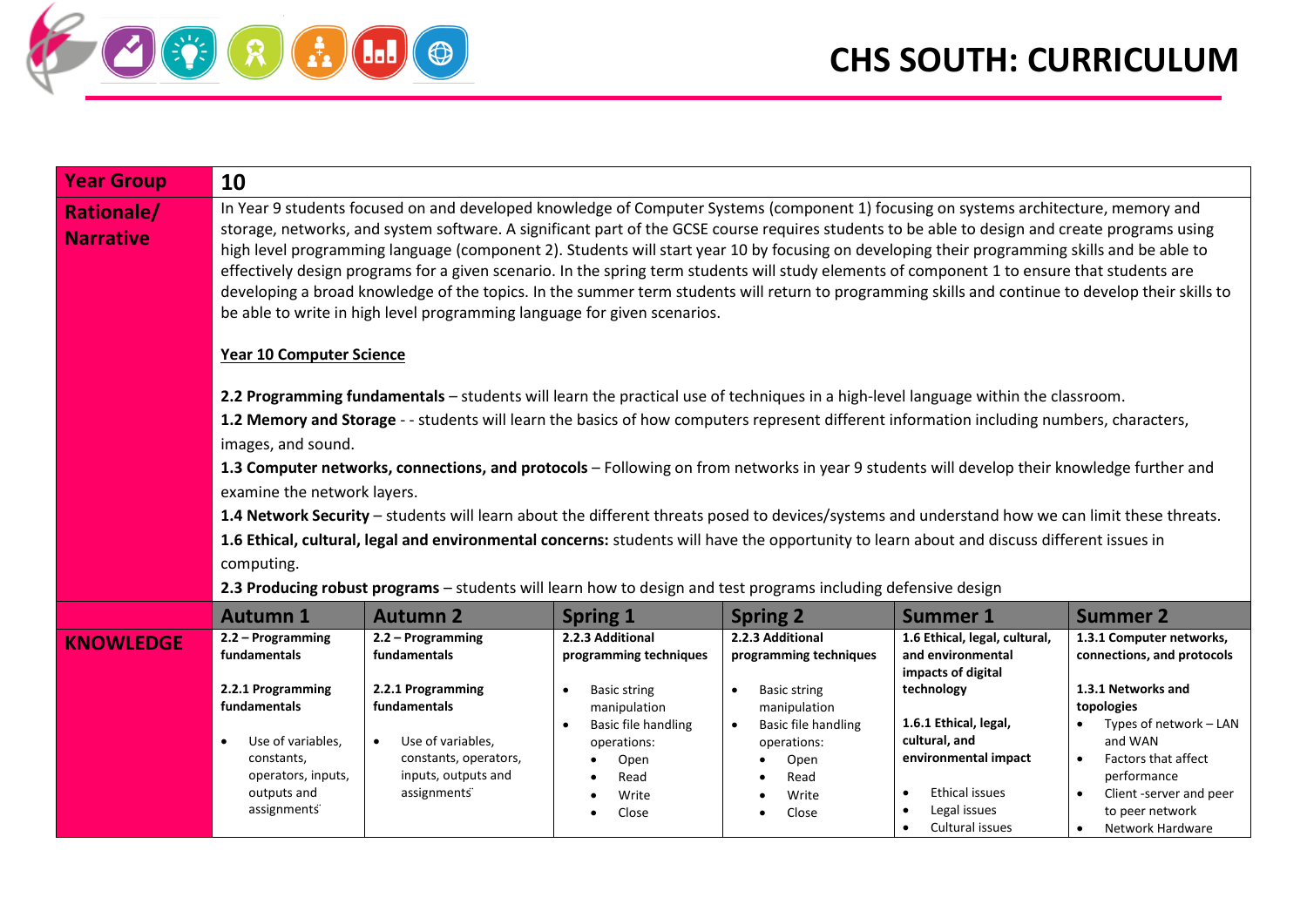

| <b>Basic</b><br>$\bullet$<br>programming<br>constructs used to<br>control the flow of<br>a program:<br>Sequence<br>Selection<br><b>Iteration</b><br>(count- and<br>condition-<br>controlled<br>loops)<br>Common<br>$\bullet$<br>arithmetic<br>operators <sup>"</sup><br>Common Boolean<br>operators AND, OR and<br><b>NOT</b><br>2.2.2 Data types<br>$\bullet$<br>Integer<br>$\bullet$<br>Real<br>$\bullet$<br>Boolean<br>$\bullet$<br>Character and<br>$\bullet$<br>string<br>Casting<br>$\bullet$ | <b>Basic programming</b><br>$\bullet$<br>constructs used to<br>control the flow of a<br>program:<br>Sequence<br>$\bullet$<br>Selection<br>$\bullet$<br>Iteration (count-<br>$\bullet$<br>and condition-<br>controlled loops)<br>Common arithmetic<br>$\bullet$<br>operators <sup>"</sup><br>Common Boolean operators<br>AND, OR and NOT<br>2.2.2 Data types<br>$\bullet$<br>Integer<br>$\bullet$<br>Real<br>$\bullet$<br>Boolean<br>$\bullet$<br>Character and string<br>$\bullet$<br>Casting<br>$\bullet$ | The use of<br>$\bullet$<br>records to store<br>data<br>The use of SQL<br>to search for<br>data <sup>"</sup><br>Arrays (one-<br>$\bullet$<br>dimensional and<br>two-<br>dimensional)<br>Sub programs<br>$\bullet$<br>(functions and<br>procedures) to<br>produce<br>structured code. | The use of<br>$\bullet$<br>records to store<br>data<br>The use of SQL<br>$\bullet$<br>to search for<br>data <sup>"</sup><br>Arrays (one-<br>$\bullet$<br>dimensional and<br>two-<br>dimensional)<br>Sub programs<br>$\bullet$<br>(functions and<br>procedures) to<br>produce<br>structured code. | <b>Environmental issues</b><br>$\bullet$<br>Privacy issues<br>$\bullet$<br>Legislation relevant to<br><b>Computer Science:</b><br>The Data protection<br>$\bullet$<br>Act 2018<br>$\bullet$<br><b>Computer Misuse Act</b><br>1990<br>Copyright, Design and<br>$\bullet$<br>Patent Act 1988<br>Software Licenses<br>$\bullet$<br>Open source<br>$\circ$<br>Proprietary<br>$\circ$ | The internet as a<br>$\bullet$<br>worldwide collection of<br>computer networks<br>1.3.2 Wired and Wireless<br>network, protocols, and<br>layers<br>Modes of<br>$\bullet$<br>connections<br>Encryption<br>$\bullet$<br>IP and MAC<br>$\bullet$<br>addressing<br>Standards<br>$\bullet$<br>Common protocols<br>$\bullet$<br>Concept of layers<br>$\bullet$<br>1.4 Network Security<br>1.4.1 Threats to computer<br>systems and networks<br>Forms of attack<br>Malware<br>$\circ$<br>Social<br>$\circ$<br>engineering<br><b>Brute force</b><br>$\circ$<br>attack<br>DoS<br>$\circ$<br>Data<br>$\circ$<br>Inception<br>SQL injection<br>$\circ$<br>1.4.2 Identifying and<br>preventing vulnerabilities.<br>Common prevention<br>$\bullet$<br>methods:<br>Penetration<br>$\circ$<br>testing<br>Anti-malware<br>$\circ$<br>software |
|-----------------------------------------------------------------------------------------------------------------------------------------------------------------------------------------------------------------------------------------------------------------------------------------------------------------------------------------------------------------------------------------------------------------------------------------------------------------------------------------------------|------------------------------------------------------------------------------------------------------------------------------------------------------------------------------------------------------------------------------------------------------------------------------------------------------------------------------------------------------------------------------------------------------------------------------------------------------------------------------------------------------------|-------------------------------------------------------------------------------------------------------------------------------------------------------------------------------------------------------------------------------------------------------------------------------------|--------------------------------------------------------------------------------------------------------------------------------------------------------------------------------------------------------------------------------------------------------------------------------------------------|----------------------------------------------------------------------------------------------------------------------------------------------------------------------------------------------------------------------------------------------------------------------------------------------------------------------------------------------------------------------------------|-------------------------------------------------------------------------------------------------------------------------------------------------------------------------------------------------------------------------------------------------------------------------------------------------------------------------------------------------------------------------------------------------------------------------------------------------------------------------------------------------------------------------------------------------------------------------------------------------------------------------------------------------------------------------------------------------------------------------------------------------------------------------------------------------------------------------------|
|                                                                                                                                                                                                                                                                                                                                                                                                                                                                                                     |                                                                                                                                                                                                                                                                                                                                                                                                                                                                                                            |                                                                                                                                                                                                                                                                                     |                                                                                                                                                                                                                                                                                                  |                                                                                                                                                                                                                                                                                                                                                                                  |                                                                                                                                                                                                                                                                                                                                                                                                                                                                                                                                                                                                                                                                                                                                                                                                                               |
|                                                                                                                                                                                                                                                                                                                                                                                                                                                                                                     |                                                                                                                                                                                                                                                                                                                                                                                                                                                                                                            |                                                                                                                                                                                                                                                                                     |                                                                                                                                                                                                                                                                                                  |                                                                                                                                                                                                                                                                                                                                                                                  |                                                                                                                                                                                                                                                                                                                                                                                                                                                                                                                                                                                                                                                                                                                                                                                                                               |
|                                                                                                                                                                                                                                                                                                                                                                                                                                                                                                     |                                                                                                                                                                                                                                                                                                                                                                                                                                                                                                            |                                                                                                                                                                                                                                                                                     |                                                                                                                                                                                                                                                                                                  |                                                                                                                                                                                                                                                                                                                                                                                  |                                                                                                                                                                                                                                                                                                                                                                                                                                                                                                                                                                                                                                                                                                                                                                                                                               |
|                                                                                                                                                                                                                                                                                                                                                                                                                                                                                                     |                                                                                                                                                                                                                                                                                                                                                                                                                                                                                                            |                                                                                                                                                                                                                                                                                     |                                                                                                                                                                                                                                                                                                  |                                                                                                                                                                                                                                                                                                                                                                                  |                                                                                                                                                                                                                                                                                                                                                                                                                                                                                                                                                                                                                                                                                                                                                                                                                               |
|                                                                                                                                                                                                                                                                                                                                                                                                                                                                                                     |                                                                                                                                                                                                                                                                                                                                                                                                                                                                                                            |                                                                                                                                                                                                                                                                                     |                                                                                                                                                                                                                                                                                                  |                                                                                                                                                                                                                                                                                                                                                                                  | <b>Firewalls</b><br>$\circ$<br><b>User Access</b><br>$\circ$                                                                                                                                                                                                                                                                                                                                                                                                                                                                                                                                                                                                                                                                                                                                                                  |
|                                                                                                                                                                                                                                                                                                                                                                                                                                                                                                     |                                                                                                                                                                                                                                                                                                                                                                                                                                                                                                            |                                                                                                                                                                                                                                                                                     |                                                                                                                                                                                                                                                                                                  |                                                                                                                                                                                                                                                                                                                                                                                  | levels                                                                                                                                                                                                                                                                                                                                                                                                                                                                                                                                                                                                                                                                                                                                                                                                                        |
|                                                                                                                                                                                                                                                                                                                                                                                                                                                                                                     |                                                                                                                                                                                                                                                                                                                                                                                                                                                                                                            |                                                                                                                                                                                                                                                                                     |                                                                                                                                                                                                                                                                                                  |                                                                                                                                                                                                                                                                                                                                                                                  | Passwords<br>$\circ$                                                                                                                                                                                                                                                                                                                                                                                                                                                                                                                                                                                                                                                                                                                                                                                                          |
|                                                                                                                                                                                                                                                                                                                                                                                                                                                                                                     |                                                                                                                                                                                                                                                                                                                                                                                                                                                                                                            |                                                                                                                                                                                                                                                                                     |                                                                                                                                                                                                                                                                                                  |                                                                                                                                                                                                                                                                                                                                                                                  |                                                                                                                                                                                                                                                                                                                                                                                                                                                                                                                                                                                                                                                                                                                                                                                                                               |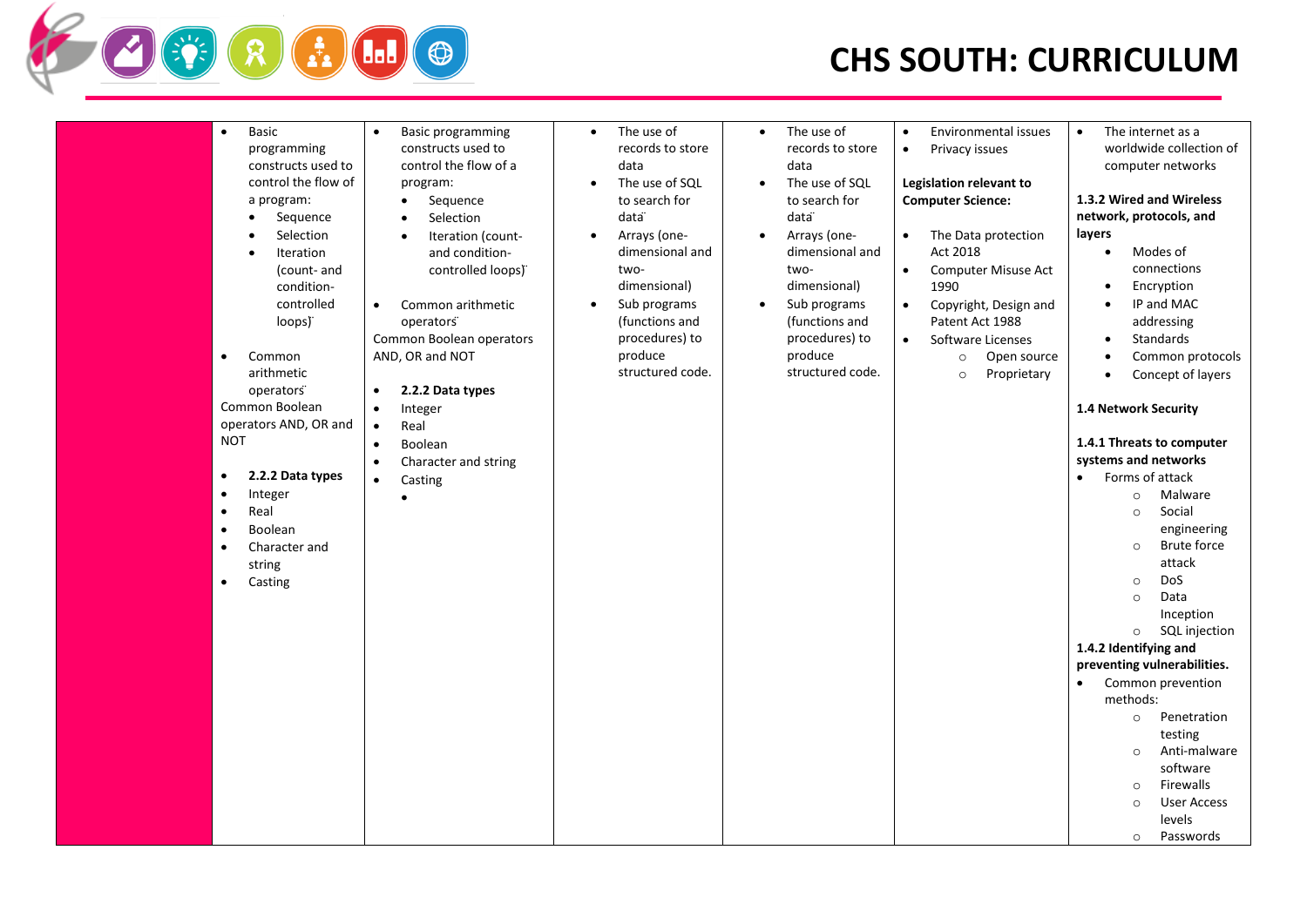|                    |                                                                                                                                                                                                                                                                                                                                                                                                                                                                                                                                                                                                          |                                                                                                                                                                                                                                                                                                                                                                                                                                                                                                                                                                                           |                                                                                                                                                                                                                       |                                                                                                                                                                                                                                                                                                                                                 |                                                                                                                                                                                                                                                      | Encryption<br>$\circ$<br>Physical<br>$\circ$<br>security                                                                                                                                                                                                                                                |
|--------------------|----------------------------------------------------------------------------------------------------------------------------------------------------------------------------------------------------------------------------------------------------------------------------------------------------------------------------------------------------------------------------------------------------------------------------------------------------------------------------------------------------------------------------------------------------------------------------------------------------------|-------------------------------------------------------------------------------------------------------------------------------------------------------------------------------------------------------------------------------------------------------------------------------------------------------------------------------------------------------------------------------------------------------------------------------------------------------------------------------------------------------------------------------------------------------------------------------------------|-----------------------------------------------------------------------------------------------------------------------------------------------------------------------------------------------------------------------|-------------------------------------------------------------------------------------------------------------------------------------------------------------------------------------------------------------------------------------------------------------------------------------------------------------------------------------------------|------------------------------------------------------------------------------------------------------------------------------------------------------------------------------------------------------------------------------------------------------|---------------------------------------------------------------------------------------------------------------------------------------------------------------------------------------------------------------------------------------------------------------------------------------------------------|
| <b>SKILLS</b>      | Metacognitive<br>$\bullet$<br>practice<br>Exam technique<br>$\bullet$<br>Identifying and<br>$\bullet$<br>selecting<br>information<br>Breaking down key<br>$\bullet$<br>information<br>Programming<br>$\bullet$<br>skills:<br>Identifying and<br>$\bullet$<br>using variables<br>Using different<br>$\bullet$<br>types of data<br>appropriately<br>Using operators<br>$\bullet$<br>Using inputs<br>$\bullet$<br>Using outputs<br>$\bullet$<br>Using sequence<br>$\bullet$<br>Using selection<br>$\bullet$<br>Using iteration (for<br>$\bullet$<br>loops)<br>Using iteration<br>$\bullet$<br>(while loops) | <b>Evaluation skills</b><br>$\bullet$<br>Metacognitive practice<br>Identifying and selecting<br>$\bullet$<br>information<br>Breaking down key<br>information<br>Exam technique<br>$\bullet$<br><b>Programming skills:</b><br>$\bullet$<br>Using basic string<br>$\bullet$<br>manipulation<br>Using records to store<br>$\bullet$<br>data<br>Using SQL to search for<br>$\bullet$<br>data.<br>Using arrays (one-<br>$\bullet$<br>dimensional and two<br>dimensional)<br>Using sub programs<br>$\bullet$<br>(functions and<br>procedures)<br>Using random number<br>$\bullet$<br>generation | <b>Evaluation skills</b><br>Metacognitive<br>practice<br>Exam technique<br>Identifying and<br>selecting information<br>Breaking down key<br>information                                                               | <b>Evaluation skills</b><br>$\bullet$<br>Metacognitive<br>$\bullet$<br>practice<br>Exam technique<br>$\bullet$<br>Identifying and<br>$\bullet$<br>selecting information<br>Breaking down key<br>$\bullet$<br>information                                                                                                                        | <b>Evaluation skills</b><br>$\bullet$<br>Metacognitive<br>$\bullet$<br>practice<br>Exam technique<br>$\bullet$<br>Identifying and<br>$\bullet$<br>selecting information<br>Breaking down key<br>information                                          | <b>Evaluation skills</b><br>$\bullet$<br>Metacognitive practice<br>$\bullet$<br>Exam technique<br>$\bullet$<br>Identifying and<br>$\bullet$<br>selecting information<br>Breaking down key<br>$\bullet$<br>information                                                                                   |
| <b>ASSESSMENTS</b> | <b>Baseline</b><br>$\bullet$<br>Assessment: To<br>check student's<br>knowledge and<br>understanding of<br>key concepts from<br>Year 9. This will<br>allow us to<br>identify key areas<br>to revisit in home<br>learning tasks.<br><b>OCR GCSE</b><br>$\bullet$<br><b>Computer Science</b>                                                                                                                                                                                                                                                                                                                | <b>Autumn Progress test</b><br>$\bullet$<br>(Paper 1 and Paper 2)<br>with exam questions<br>based on<br>Algorithms/Programming<br><b>Fundamentals and Year 9</b><br>topics Autumn term Key<br>Assessed piece of work 2<br><b>OCR GCSE Computer</b><br>$\bullet$<br><b>Science Paper 2 Past</b><br>questions\OCR GCSE<br>Computer Science Paper<br>2 Past questions\2.2                                                                                                                                                                                                                    | <b>OCR GCSE Computer</b><br>$\bullet$<br><b>Science Paper 1 Past</b><br>questions on<br>Memory, units and<br>data storage - Spring<br>term Key Assessed<br>piece of work 1<br>End of topic<br>$\bullet$<br>assessment | <b>Spring Progress test</b><br>$\bullet$<br>(Paper 1 and Paper 2)<br>with exam questions<br>End of topic<br>$\bullet$<br>assessment Spring<br>term Key Assessed<br>piece of work 2.<br><b>OCR GCSE Computer</b><br>$\bullet$<br><b>Science Paper 1 Past</b><br>questions on<br>Computer Networks,<br>connections and<br>$proto$ cols $-$ Spring | <b>OCR GCSE Computer</b><br><b>Science Paper 1 Past</b><br>questions on Ethical,<br>legal, cultural,<br>environmental and<br>privacy<br>issues/Computer<br>Legislation - Summer<br>term Key Assessed<br>piece of work 1<br>• End of topic assessment | <b>Summer Progress test</b><br>$\bullet$<br>(Paper 1 and Paper 2)<br>with exam questions -<br>Summer term Key<br>Assessed piece of work<br>$\overline{2}$<br><b>Practical Programming</b><br>$\bullet$<br>task - Summer term<br>Key Assessed piece of<br>work 3<br>End of topic assessment<br>$\bullet$ |

**FRADO**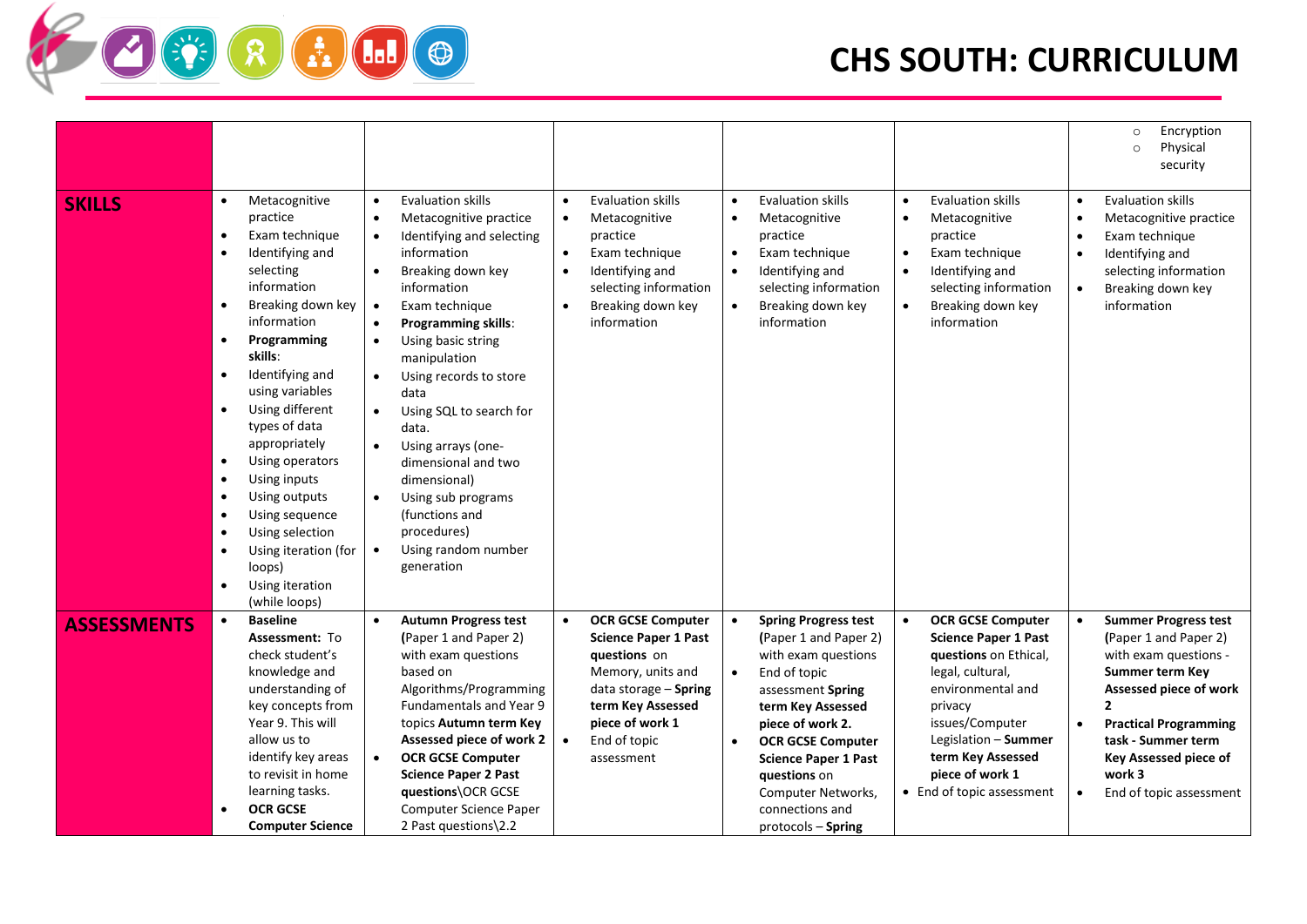

|                                         | Paper 2 Past<br>questions\OCR<br><b>GCSE Computer</b><br>Science Paper 2<br>Past questions\2.2<br>Programming<br><b>Fundamentals Q3</b><br>(Drinks Machine)<br>End of topic<br>$\bullet$<br>assessment<br>Autumn term Key<br>Assessed piece of<br>work 1                                                                                                              | Programming<br>Fundamentals Q3 (Drinks<br>Machine) Autumn term<br>Key Assessed piece of<br>work 3<br>$\bullet$<br>End of topic assessment                                                                                                                           | term Key Assessed<br>piece of work 3<br>End of topic<br>$\bullet$<br>assessment                                                                                                                                                                                                                                                                                                                                                                                                                                                                                                                      |                                                                                                                                                                                                                                                                                                                                                                                                                                                                                                           |
|-----------------------------------------|-----------------------------------------------------------------------------------------------------------------------------------------------------------------------------------------------------------------------------------------------------------------------------------------------------------------------------------------------------------------------|---------------------------------------------------------------------------------------------------------------------------------------------------------------------------------------------------------------------------------------------------------------------|------------------------------------------------------------------------------------------------------------------------------------------------------------------------------------------------------------------------------------------------------------------------------------------------------------------------------------------------------------------------------------------------------------------------------------------------------------------------------------------------------------------------------------------------------------------------------------------------------|-----------------------------------------------------------------------------------------------------------------------------------------------------------------------------------------------------------------------------------------------------------------------------------------------------------------------------------------------------------------------------------------------------------------------------------------------------------------------------------------------------------|
| <b>HOME</b><br><b>LEARNING</b>          | Home Learning 1<br>$\bullet$<br>- CGP Test 1 set<br>via Microsoft<br>Teams<br><b>Home Learning 2</b><br>$\bullet$<br>– CGP Test 2 set<br>via Microsoft<br>Teams<br>Home Learning 3<br>$\bullet$<br>- CGP Test 3 set<br>via Microsoft<br><b>Teams</b><br>Seneca Learning x2<br>1.1 Systems<br>$\bullet$<br>Architecture<br>1.2 Memory and<br>$\bullet$<br>1.3 Storage) | Home Learning $4 - CGP$<br>Test 4 set via Microsoft<br>Teams<br>Home Learning 5 - CGP<br>$\bullet$<br>Test 5 set via Microsoft<br>Teams<br>Home Learning $6 - CGP$<br>$\bullet$<br>Test 6 set via Microsoft<br>Teams<br>$\bullet$                                   | Home Learning $10 -$<br>Home Learning 7 -<br>$\bullet$<br>$\bullet$<br>CGP Test 1 set via<br>CGP Test 10 set via<br>Microsoft Teams<br><b>Microsoft Teams</b><br>Home Learning $8 -$<br>Home Learning $11 -$<br>$\bullet$<br>$\bullet$<br>CGP Test 2 set via<br>CGP Test 11 set via<br>Microsoft Teams<br><b>Microsoft Teams</b><br>Home Learning 9 -<br>Home Learning $12 -$<br>$\bullet$<br>CGP Test 3 set via<br>CGP Test 12 set via<br>Microsoft Teams 9-<br>Microsoft Teams-<br>Seneca Learning x2<br>2.2 Network<br><b>Topologies Protocols</b><br>& Layers - split across<br>two assignments. | Home Learning 16 -<br>Home Learning 13-<br>$\bullet$<br>CGP Test 13 set via<br>CGP Test 16 set via<br>Microsoft Teams<br>Microsoft Teams<br>Home Learning $14 -$<br>Home Learning $17 -$<br>$\bullet$<br>CGP Test 14 set via<br>CGP Test 17 set via<br>Microsoft Teams<br><b>Microsoft Teams</b><br>Home Learning $15 -$<br>Home Learning 18-<br>$\bullet$<br>CGP Test 15 set via<br>CGP Test 18 set via<br>Microsoft Teams<br>Microsoft Teams 18-                                                        |
| <b>READING,</b><br><b>WRITING, TALK</b> | <b>Reading Strategies</b><br>$\bullet$<br>of 'predicting',<br>'ask questions'<br>and 'form<br>opinions' used<br>regularly.<br>Opportunities for<br>$\bullet$<br>talk and debate in<br>every lesson using<br>'Talk Protocols'.<br>SEEC used for all<br>$\bullet$<br>Tier 3 Vocab                                                                                       | Reading Strategies of<br>$\bullet$<br>'predicting', 'ask<br>questions' and 'form<br>opinions' used regularly.<br>Opportunities for talk<br>$\bullet$<br>and debate in every<br>lesson using 'Talk<br>Protocols'.<br>SEEC used for all Tier 3<br>$\bullet$<br>Vocab. | Reading Strategies of<br>Reading Strategies of<br>$\bullet$<br>$\bullet$<br>'predicting', 'ask<br>'predicting', 'ask<br>questions' and 'form<br>questions' and 'form<br>opinions' used<br>opinions' used<br>regularly.<br>regularly.<br>Opportunities for talk<br>$\bullet$<br>Opportunities for talk<br>$\bullet$<br>$\bullet$<br>and debate in every<br>and debate in every<br>lesson using 'Talk<br>lesson using 'Talk<br>Protocols'.<br>Protocols'.<br>SEEC used for all Tier<br>SEEC used for all Tier<br>$\bullet$<br>$\bullet$<br>$\bullet$<br>3 Vocab.<br>3 Vocab.                           | Reading Strategies of<br>Reading Strategies of<br>$\bullet$<br>'predicting', 'ask<br>'predicting', 'ask<br>questions' and 'form<br>questions' and 'form<br>opinions' used<br>opinions' used<br>regularly.<br>regularly.<br>Opportunities for talk<br>Opportunities for talk<br>$\bullet$<br>and debate in every<br>and debate in every<br>lesson using 'Talk<br>lesson using 'Talk<br>Protocols'.<br>Protocols'.<br>SEEC used for all Tier 3<br>SEEC used for all Tier 3<br>$\bullet$<br>Vocab.<br>Vocab. |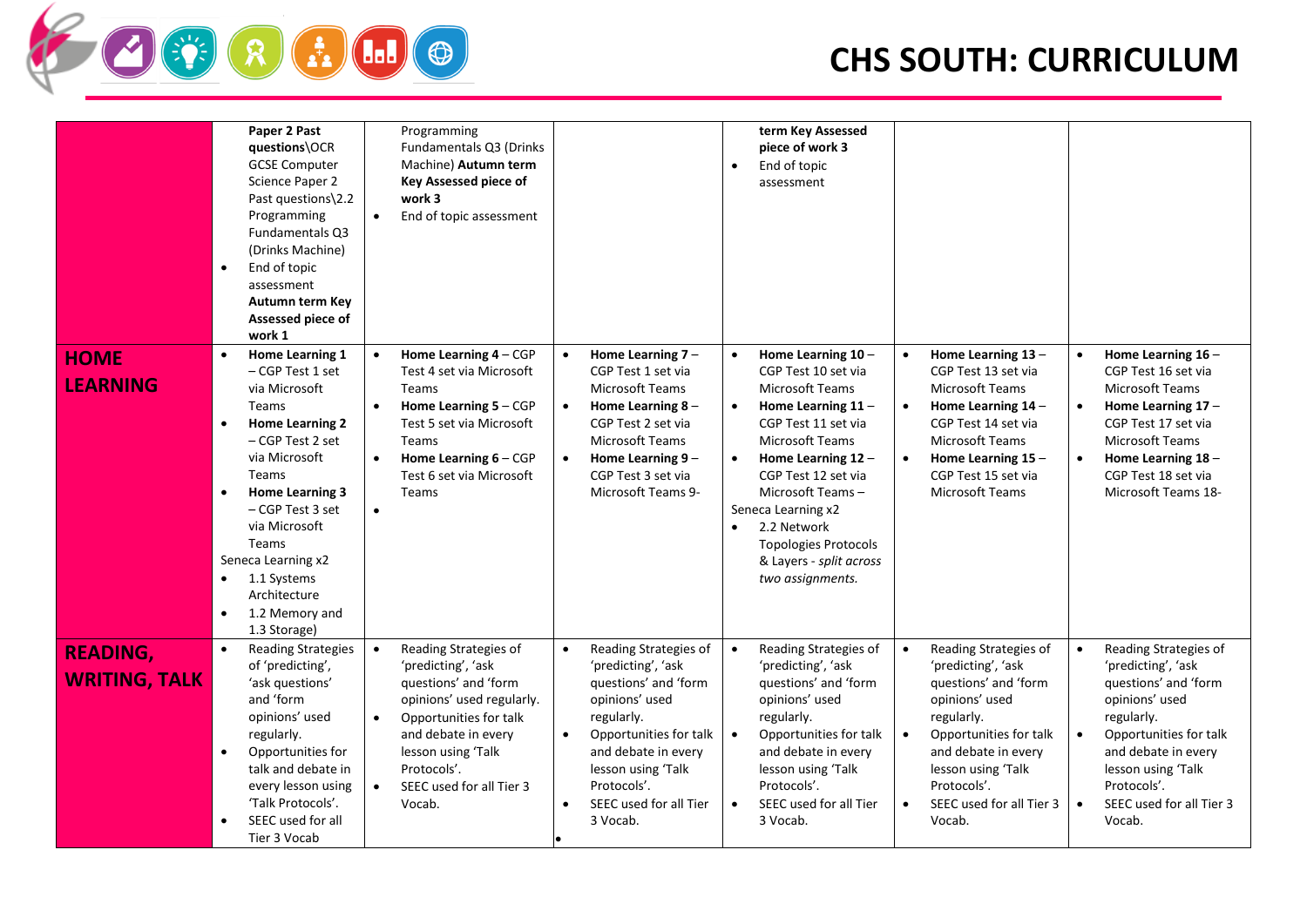| <b>TIER 3 VOCAB</b> | Tier 3 - Subject-<br>specific academic<br>vocabulary:<br>$\bullet$<br>Integer<br>$\bullet$<br>$\bullet$<br>Real<br>$\bullet$<br>$\bullet$<br>Boolean<br>$\bullet$<br>$\bullet$<br>Character<br>$\bullet$<br>$\bullet$<br>String<br>$\bullet$<br>$\bullet$<br>Casting<br>$\bullet$<br>Variable<br>$\bullet$<br>Constant<br>$\bullet$<br>Operators<br>$\bullet$<br>Input<br>$\bullet$<br>Output<br>$\bullet$<br>Assignments<br>$\bullet$<br>Sequence<br>$\bullet$<br>Selection<br>$\bullet$<br>Iteration<br>$\bullet$ | Tier 3 - Subject-specific<br>academic vocabulary:<br>Records<br>$\bullet$<br>Database<br>$\bullet$<br>Arrays<br>$\bullet$<br>Sub programs<br>$\bullet$<br>Functions<br>$\bullet$<br>Procedures<br>$\bullet$<br>٠<br>$\bullet$<br>$\bullet$<br>$\bullet$<br>$\bullet$<br>$\bullet$<br>$\bullet$ | Tier 3 - Subject-specific<br>academic vocabulary:<br>Bit<br>Nibble<br>Byte<br>Kilobyte<br>Megabyte<br>Gigabyte<br>Terabyte<br>Petabyte<br>Binary<br>Denary<br>Hexadecimal<br>Integers<br><b>Binary shift</b><br>Character set<br><b>ASCII</b><br>Unicode<br>Metadata<br>Lossy<br>Lossless | Tier 3 - Subject-specific<br>academic vocabulary:<br>Network topologies<br>$\bullet$<br>LAN<br>$\bullet$<br><b>WAN</b><br>$\bullet$<br>Client-Server<br>$\bullet$<br>Peer to peer<br>$\bullet$<br><b>Wireless Access Point</b><br>$\bullet$<br>Router<br>$\bullet$<br>Switches<br>$\bullet$<br>NIC (Network<br>$\bullet$<br>Interface Card)<br>Transmission media<br>$\bullet$<br>Domain Name Server<br>$\bullet$<br>Hosting<br>$\bullet$<br>The Cloud<br>$\bullet$<br>Web server and<br>$\bullet$<br>clients<br>Star topology<br>$\bullet$<br>Meh topology.<br>$\bullet$<br>Wired<br>$\bullet$<br>Ethernet<br>$\bullet$<br>Wi-Fi<br>$\bullet$<br>Bluetooth<br>$\bullet$<br>Encryption<br>$\bullet$<br>IP Addressing<br>$\bullet$<br>MAC addressing<br>$\bullet$<br>Standards<br>$\bullet$<br>TCP/IP (Transmission<br>$\bullet$<br>Control<br>Protocol/Internet<br>Protocol)<br>HTTP (Hyper Text<br>$\bullet$<br>Transfer Protocol)<br>HTTPS (Hyper Text<br>$\bullet$<br><b>Transfer Protocol</b><br>Secure)<br>FTP (File Transfer<br>Protocol) | Tier 3 - Subject-specific<br>academic vocabulary:<br>Ethical<br>$\bullet$<br>$\bullet$<br>Legal<br>Cultural<br>$\bullet$<br>Environmental<br>$\bullet$<br>Privacy<br>$\bullet$<br>Data Protection Act<br>$\bullet$<br>2018<br>Computer Misuse Act<br>$\bullet$<br>1990<br>Copyright, Design and<br>$\bullet$<br>Patent Act 1988<br>Software Licenses<br>$\bullet$<br>Open source<br>$\bullet$<br>Proprietary<br>$\bullet$ | Tier 3 - Subject-specific<br>academic vocabulary:<br>Authentication<br>Validation<br>$\bullet$<br>Maintainability<br>$\bullet$<br>Iterative testing<br>$\bullet$<br>Final/terminal testing<br>$\bullet$<br>Test data<br>$\bullet$ |
|---------------------|---------------------------------------------------------------------------------------------------------------------------------------------------------------------------------------------------------------------------------------------------------------------------------------------------------------------------------------------------------------------------------------------------------------------------------------------------------------------------------------------------------------------|------------------------------------------------------------------------------------------------------------------------------------------------------------------------------------------------------------------------------------------------------------------------------------------------|-------------------------------------------------------------------------------------------------------------------------------------------------------------------------------------------------------------------------------------------------------------------------------------------|-------------------------------------------------------------------------------------------------------------------------------------------------------------------------------------------------------------------------------------------------------------------------------------------------------------------------------------------------------------------------------------------------------------------------------------------------------------------------------------------------------------------------------------------------------------------------------------------------------------------------------------------------------------------------------------------------------------------------------------------------------------------------------------------------------------------------------------------------------------------------------------------------------------------------------------------------------------------------------------------------------------------------------------------------|---------------------------------------------------------------------------------------------------------------------------------------------------------------------------------------------------------------------------------------------------------------------------------------------------------------------------------------------------------------------------------------------------------------------------|-----------------------------------------------------------------------------------------------------------------------------------------------------------------------------------------------------------------------------------|

**OURGE**